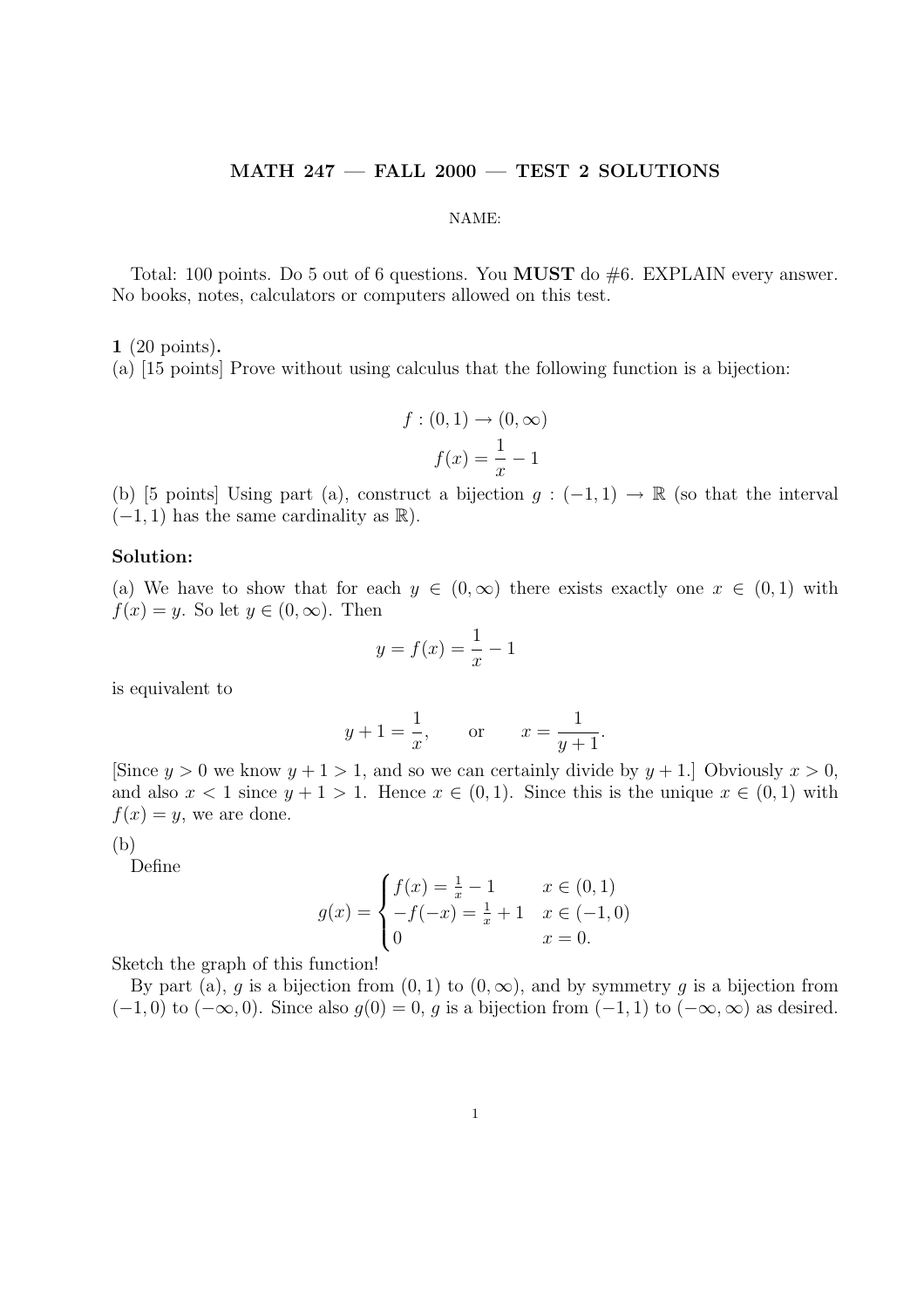2 (20 points). Suppose that  $S = \{a_1, a_2, a_3, \ldots\}$  is a countable set. Explain why each infinite subset of  $S$  is also countable.

#### Solution:

Let  $T \subseteq S$  be an infinite subset of S. List the elements of T in increasing order as

$$
T = \{a_{n_1}, a_{n_2}, a_{n_3}, \dots\}
$$

with  $n_1 < n_2 < n_3 < \cdots$ . The fact that T can be written as an infinite list shows T is countable.

[For example, to write the subset  $T = \{a_2, a_4, a_6, \ldots\}$  in the above way, we would have  $n_1 = 2, n_2 = 4, n_3 = 6, \ldots$ 

In words, just imagine listing the elements of  $S = \{a_1, a_2, a_3, \ldots\}$ , except only write down the elements of  $S$  that belong to the subset  $T$ .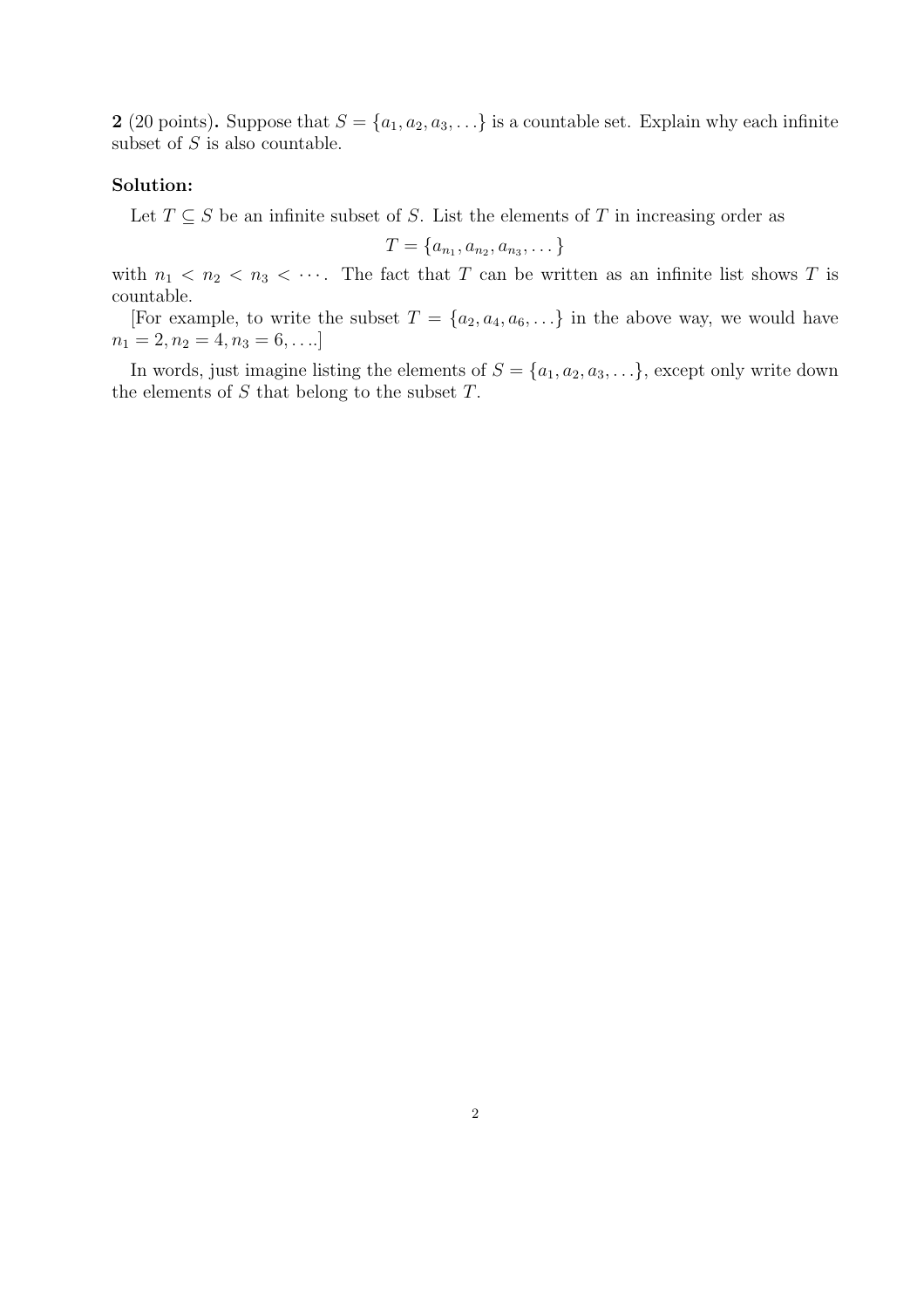**3** (20 points). Let [n] be the set  $\{1, \ldots, n\}$ . Show that

$$
\sum_{A\subseteq [n]} \sum_{B\subseteq [n]} |A \cap B| = n(2^{n-1})^2.
$$

Hint: count in two ways the set of triples  $(x, A, B)$ , where  $A, B \subseteq [n]$  and  $x \in A \cap B$ .

### Solution:

For a particular pair of subsets  $A, B \subseteq [n]$ , the number of triples of the form  $(x, A, B)$ with  $x \in A \cap B$  is just the number of elements in  $A \cap B$ , that is  $|A \cap B|$ . It follows that the number of triples  $(x, A, B)$  as A and B range over all subsets of  $[n]$  is given by the left side of the above formula.

On the other hand, we can construct all such triples by first choosing the element  $x$ , and then constructing sets  $A, B \subset [n]$  which contain x. There are n choices for the element x, then  $2^{n-1}$  choices for the subset A (a choice of "in or out" for the remaining  $n-1$  elements of [n] that might belong to A, along with x), then similarly  $2^{n-1}$  choices for the subset B. This gives

$$
n(2^{n-1})^2 = n4^{n-1}
$$

for the number of triples, which is the right side of the formula.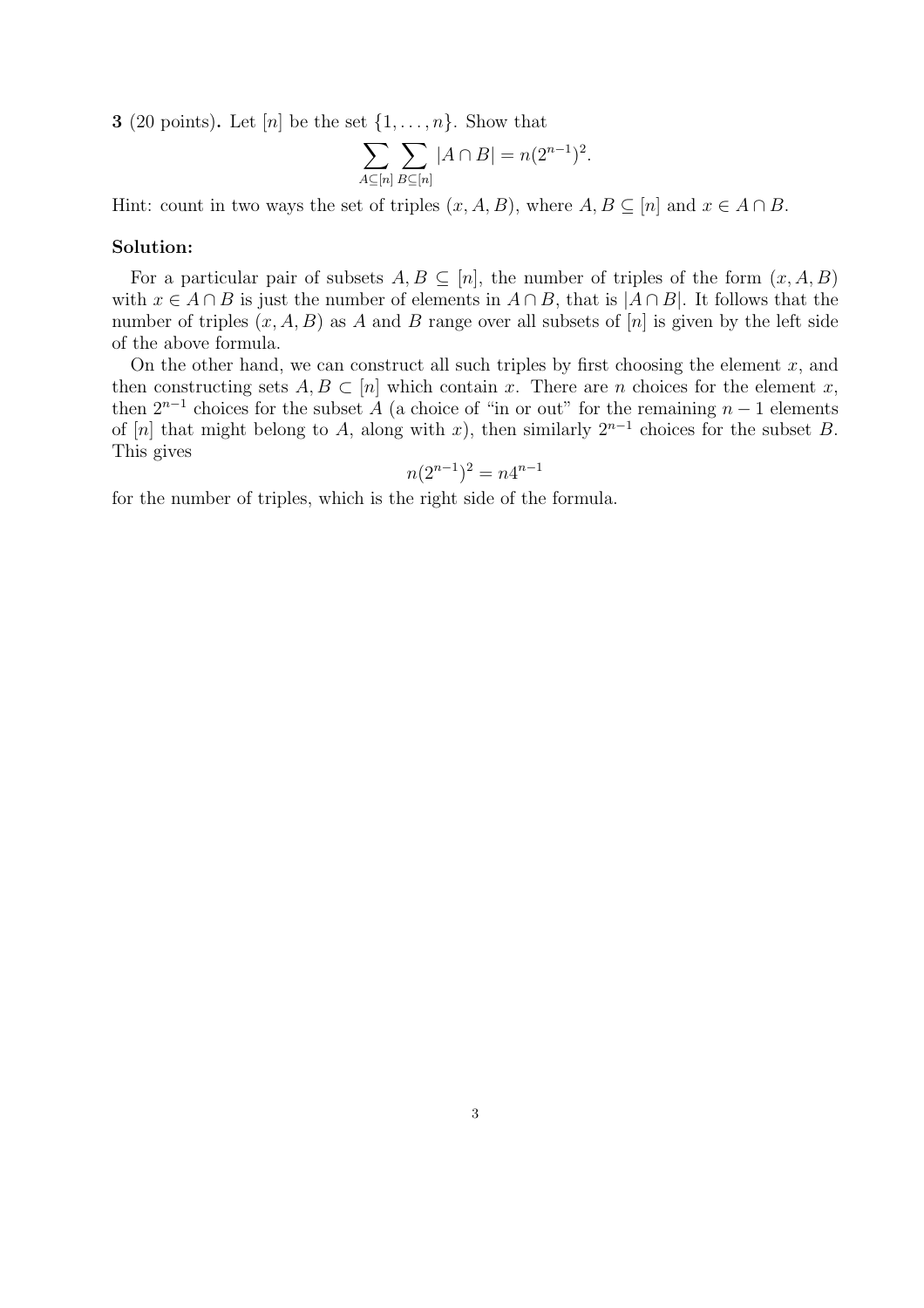4 (20 points). Consider a standard 52-card deck.

(a) [4 points] How many different 5-card hands are there? [You need not evaluate the binomial coefficient in your answer.]

(b) [12 points] How many 5-card hands have at least three cards with the same rank?

(c) [4 points] What is the probability that a random 5-card hand has at least three cards with the same rank?

# Solution:

(a)

The number of ways of choosing 5 cards from 52 is  $\binom{52}{5}$ 5 ¢ .

(b)

This is

 $(nr \text{ of hands with 3 cards of same rank}) + (nr \text{ of hands with 4 cards of same rank}) =$ 

 $(nr \text{ of choices of } rank)(nr \text{ of choices of } 3 \text{ cards of that } rank)(nr \text{ of choices for remaining } 2 \text{ cards})+$  $(\text{nr of choices of rank})(\text{nr of choices of 4 cards of that rank})(\text{nr of choices for remaining card}) =$ 

$$
\binom{13}{1}\binom{4}{3}\binom{48}{2} + \binom{13}{1}\binom{4}{4}\binom{48}{1}.
$$

(c)

The probability is

$$
\frac{\text{answer to (b)}}{\text{answer to (a)}} = \frac{\binom{13}{1}\binom{4}{3}\binom{48}{2} + \binom{13}{1}\binom{4}{4}\binom{48}{1}}{\binom{52}{5}}
$$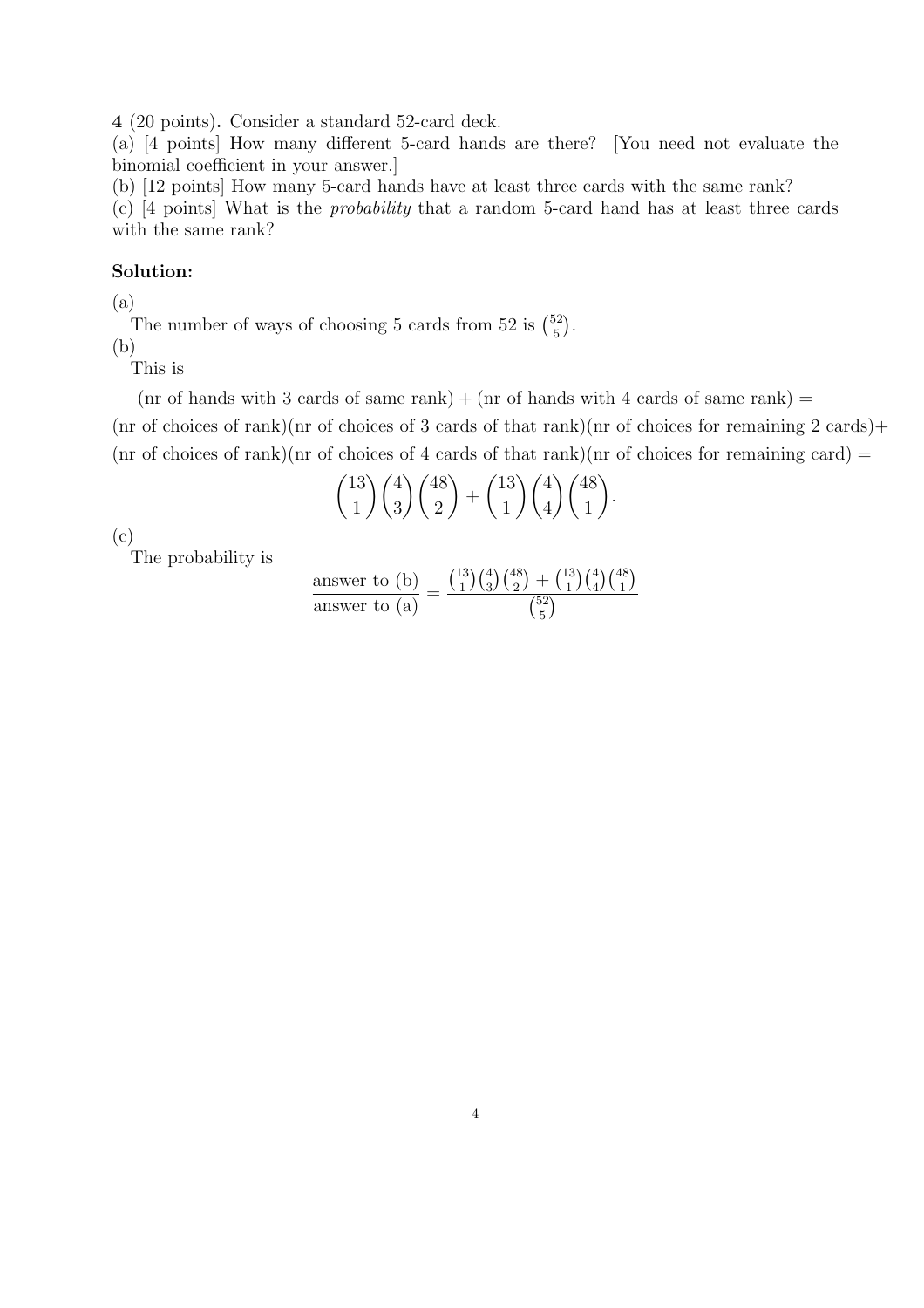**5** (20 points). Let  $k \in \mathbb{N}$ . Prove that if  $\sqrt[3]{k}$  is a rational number then  $k = m^3$  for some  $m \in \mathbb{N}$ .

Hint: use the prime factorizations of one or more numbers.

# Solution:

Suppose  $\sqrt[3]{k}$  is a rational number, and write it as  $\sqrt[3]{k} = \frac{a}{k}$  $\frac{a}{b}$  in lowest terms (meaning a and b have no common factor bigger than 1). We can assume  $a$  and b are both positive (since the cube root of a positive number is positive).

Then  $kb^3 = a^3$ . We show  $b = 1$ . For suppose instead that  $b > 1$ . Let p be a prime factor of b. Then  $p|kb^3$  and so  $p|a^3$ . Hence  $p|a$ , by Proposition 6.7. So a and b have a common or *o*. Then  $p_1 \kappa$  and so  $p_1 a^*$ . Hence  $p_1 a$ , by Proposition 0.7. So *a* and *o* have a common factor bigger than 1, namely *p*. Contradiction! Hence  $b = 1$ , and so  $\sqrt[3]{k} = a \in \mathbb{N}$  as desired.

Note: several other proofs are possible.